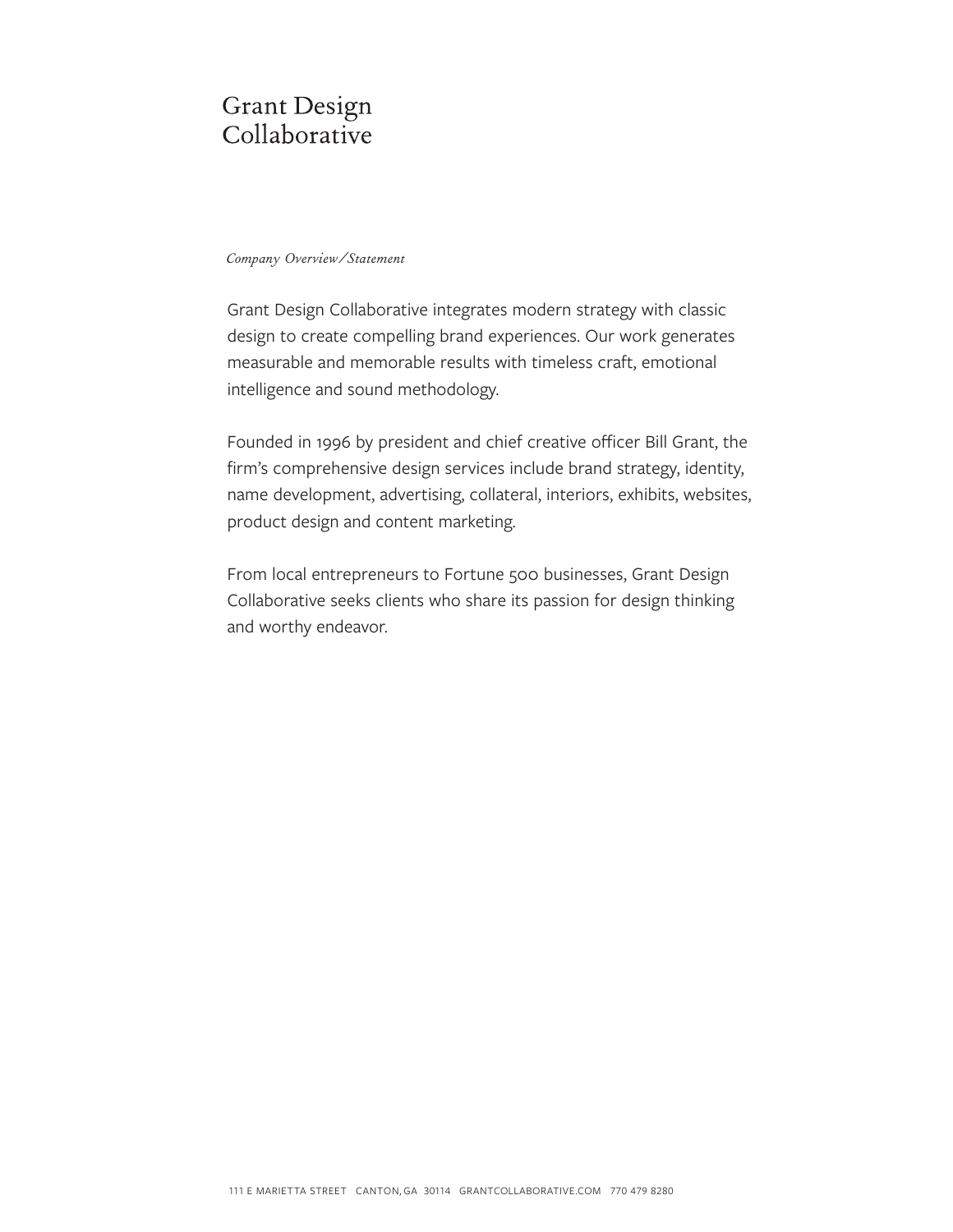#### *Services*

Grant Design Collaborative provides the following services to our clients:

- **n** Strategic Communication Design
- Corporate Identity and Positioning
- **Brand Strategy**
- Name Development and Messaging
- Brand Research and Analysis
- Product Design
- Printed Collateral
- Packaging
- Publication Design
- $A$ dvertising
- <sup>n</sup> Media and Public Relations
- social Media Strategy & Implementation
- Website Design and Development
- Branded Interiors, Showrooms and Exhibits
- Direct Mail and Product Launches
- **n** Special Events and Experience Design
- Merchandising and Point-of-Sale
- Annual Reports
- <sup>n</sup> Miscellaneous Strategic Design Services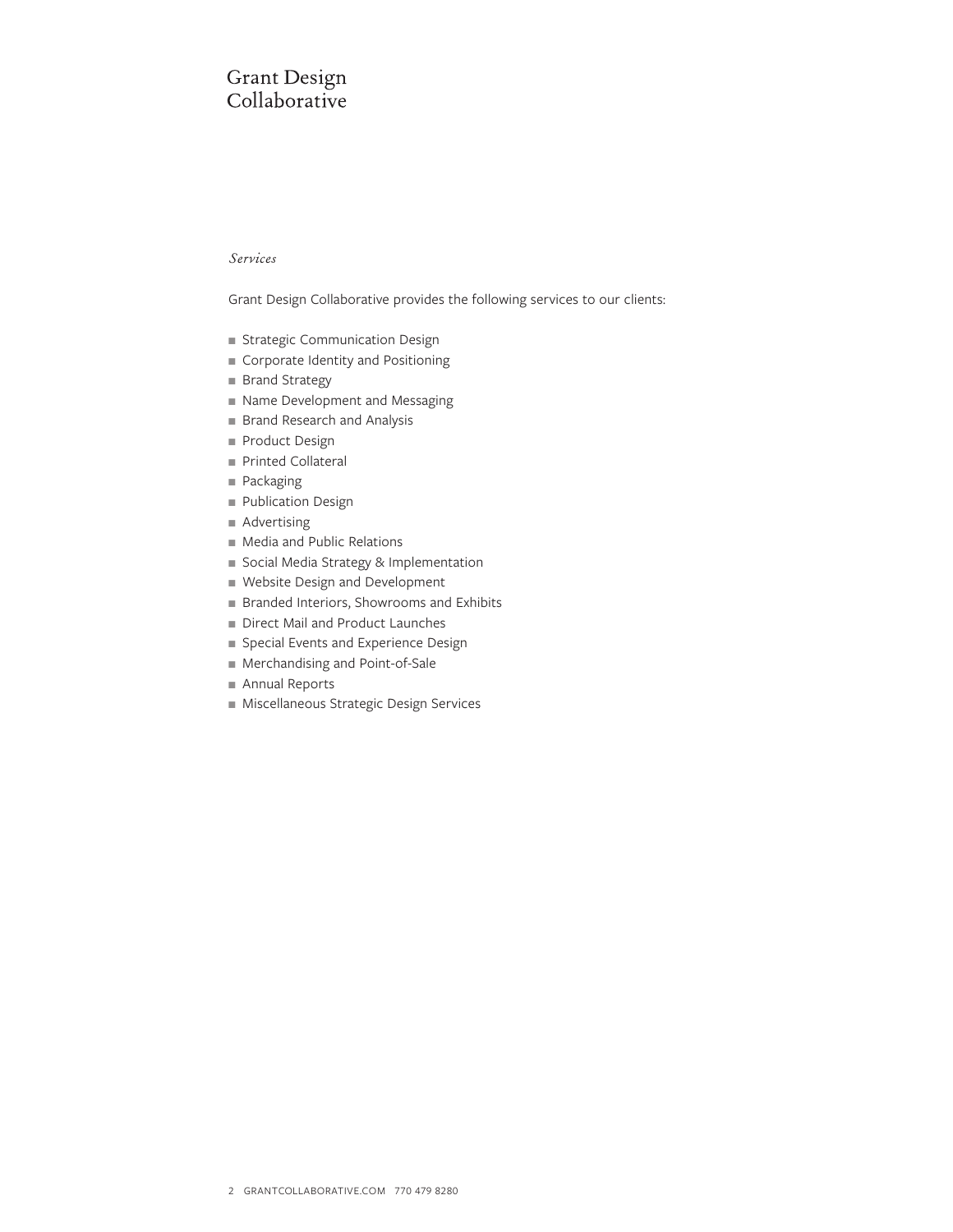#### *Team*



#### **Bill Grant**

Bill Grant is president and chief creative officer of Grant Design Collaborative in Atlanta and past national president of AIGA, the professional association for design. Grant Design Collaborative's cross-discipline work includes communication design, brand strategy, advertising, product development, branded interiors and experience design. Grant has served two terms on the National Board of AIGA, 2001–2004 and as president from 2005–2008. He was a member of the Board of Directors of the Atlanta chapter of AIGA from 1993–1999 and served as the chapter's president from 1997–1999. He was named an AIGA Fellow in 2005 and "One of the 50 Most Influential Designers Working Today" in 2013 by *Graphic Design USA.*

Grant helped author and produce the AIGA "Business and Ethical Expectations for Professional Designers" and chaired GAIN, the 2002 AIGA Business and Design Conference. Grant also assisted in curriculum development and attended the inaugural AIGA Harvard Business School program "Business Perspectives for Design Leaders."

Grant's work has been featured and honored by *AIGA 365* and *Communication Graphics, Atlanta Homes & Lifestyles, Communication Arts, Print, ID, STEP, HOW, Graphis Designers USA, Metropolis, New York Type Directors Club, Graphic Design USA, Graphic Design America 2, Interior Design, Interiors,* and *IIDA Perspective,* among others. Grant Design Collaborative has received multiple IIDA Creative Excellence Awards for showroom and exhibit design. Grant has served as a judge for numerous design competitions and is a frequent speaker at international design and business conferences. Grant has produced award-winning design programs for clients such as Adobe Systems, Blackberry Farm, Benson, Blue Ridge Commercial Carpet, CF Stinson, City of Canton, Georgia, Geiger International, Georgia Museum of Art, Georgia-Pacific, Goin' Coastal Seafood Joint, Herman Miller, International Paper, J+J Flooring Group, Kennesaw State University, Intuit, Jaipur Rugs, Momentum Group, Muzak, Ocean House, Steelcase, Unisource Worldwide, Inc. and Walden, among others.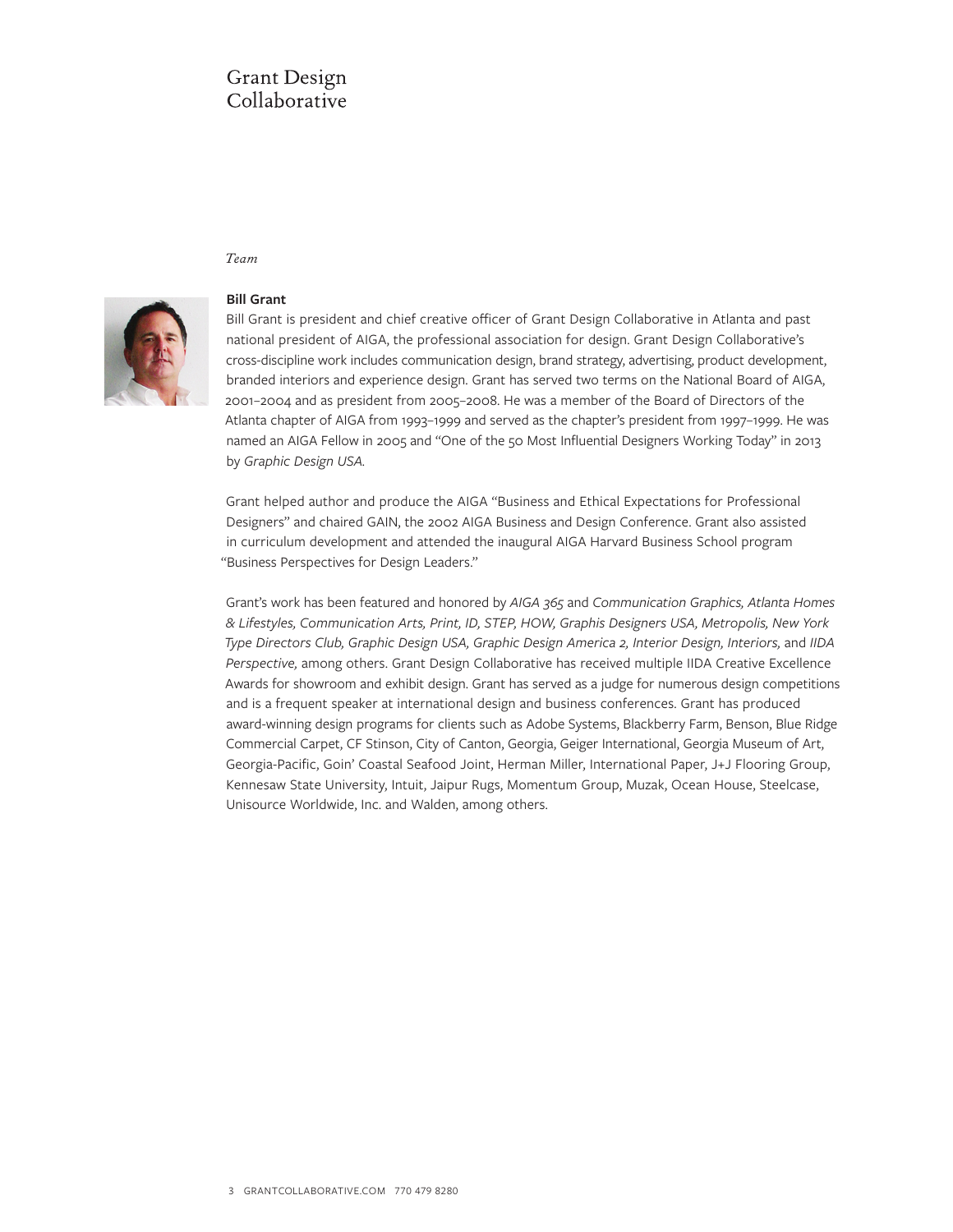#### *Team (Continued)*



### **Matt DeFrain**

Matt DeFrain joined the firm in 2000 and his work has been featured in *AIGA 365, Communication Arts, STEP, Contract Magazine, Graphic Design USA, HOW, Interior Design, Metropolis* and *Print*. His honors include two IIDA Creative Excellence Awards, two Best of Show awards at GlobalShop for exhibit design, and Best of Show in AIGA Atlanta's SEED Awards, the Southeast's premiere design competition. DeFrain also served on the AIGA Miami Board of Directors from 1997 to 2000.

Shortly after high school, DeFrain's juxtaposition of graphic design and fine art merited attention from Flint, Michigan's Downtown Development Authority. Putting his renegade graffiti to good use, the city retained DeFrain to spray paint murals on their waterfront amphitheater. Matt went on to graduate from Western Michigan University with a Bachelor of Science in Graphic Design.

In his spare time, Matt can be found challenging himself at CrossFit or creating fine art. DeFrain's fine art assemblages are represented in several art galleries and have been recognized with a Best of Show in Chattanooga, TN, and honored by the American Craft Council with an Award of Excellence.



### **Elizabeth Seidle**

Elizabeth joined the Grant Design Collaborative creative team in 1999 after completing her Bachelor of Fine Arts degree in Graphic Design at the renowned Maryland Institute College of Art. Early in her career she served on the AIGA Atlanta Board of Directors for two terms as Programming chair followed by the role of Secretary/Treasurer for the chapter. In 2013, she rolled back on to serve as the chapter's Volunteer Chair. While at Grant, Elizabeth has worked with many brands including Adobe Systems, Herman Miller, Geiger International, Blackberry Farm, Ocean House and *Contract Magazine.* Her work has been featured in *STEP* and *Communication Arts*, among other publications. In addition to graphic design, Elizabeth enjoys designing and creating knit accessories.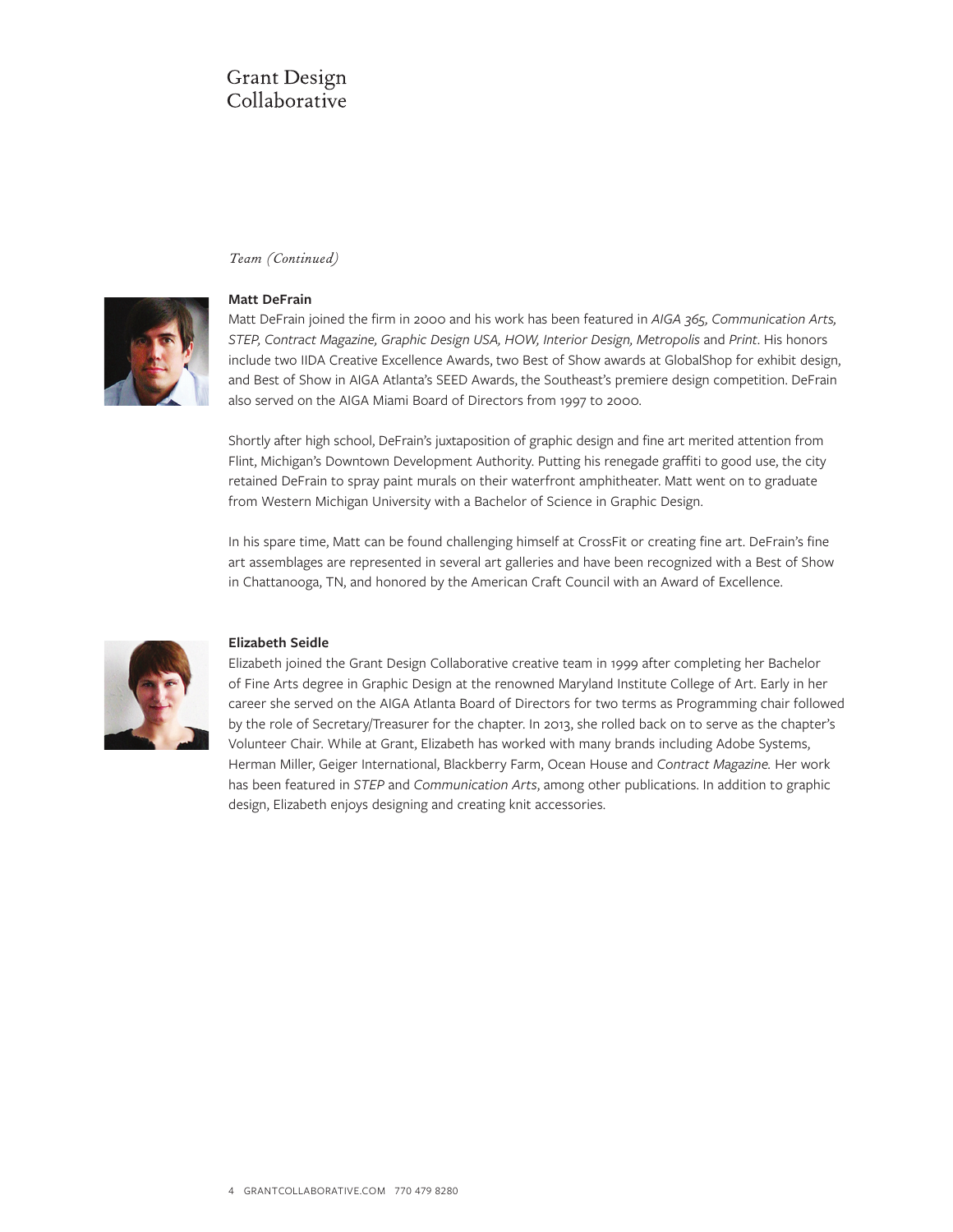#### *Team (Continued)*



### **Kurt Seidle**

Kurt Seidle joined Grant Design Collaborative in January 2007. Before a two-year stint with Atlanta design firm SoloFlight, he spent over three years as a designer for Spur Design in Baltimore. Kurt began his design career in 1999 after graduating cum laude with a design major and liberal arts minor from the prestigious Maryland Institute College of Art. Since entering the design field, he's received several awards from *Print, HOW* and Type Directors Club. Kurt also plays an active role in AIGA Atlanta, most recently completing a term on the Board of Directors as Chair of Professional Development from 2007 to 2009. In his spare time, Kurt enjoys printmaking, photography and hiking.



#### **CB Smithwick**

CB joined the Grant Design Collaborative team in 2014. Since beginning his career in technology he has been featured in many top level publications such as *TechCrunch, San Francisco Chronicle, Atlanta Journal-Constitution, Fast Company, SFGate* and *Forbes* for various contributions to tech as a whole as well as his own endeavors. CB brings more than a high level of understanding and execution of programming. His method of including the bigger picture and an overall digital strategy has proved to inform the very core of a client's business model from time to time. With a rare combination of technical know-how and a business savvy intellect, CB has fundamentally improved the digital strategy and assets for companies of all levels from startup to enterprise.

CB is highly trained and credentialed as an Apple developer, Android developer, web application engineer and WordPress expert with over a decade of successful experience. He is a lover of the outdoors, great food, music and anything that challenges the talents and grit of people.